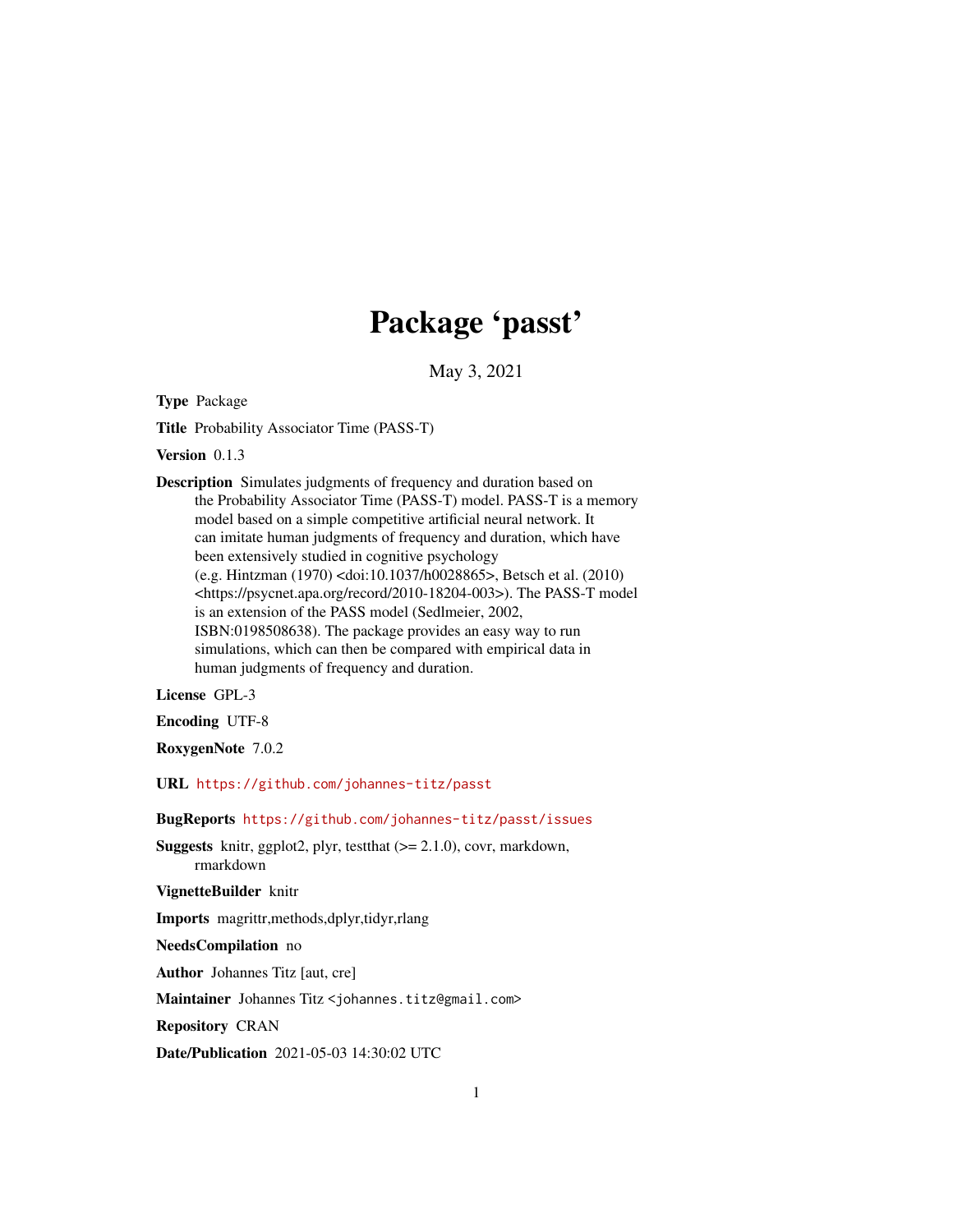# <span id="page-1-0"></span>R topics documented:

#### **Index** [5](#page-4-0). The second state of the second state of the second state of the second state of the second state of the second state of the second state of the second state of the second state of the second state of the second

<span id="page-1-1"></span>run\_exp *Run simulations and analyze data*

# Description

Runs several simulations and returns correlative effect sizes between the frequency/total duration/single duration of each pattern and the output activation of the network for each pattern, respectively. Comparable to running an empirical experiment in judgments of frequency and duration and analyzing the data.

# Usage

```
run_exp(
  frequency,
  duration,
  lrate_onset,
  lrate_drop_time,
  lrate_drop_perc,
 patterns = diag(length(duration)),
 number_of_participants = 100,
  cor\_noise\_sd = 0)
```
# Arguments

| frequency              | presentation frequency for each pattern in the matrix                                                       |
|------------------------|-------------------------------------------------------------------------------------------------------------|
| duration               | presentation duration for each pattern in the matrix                                                        |
| lrate_onset            | learning rate at the onset of a stimulus                                                                    |
| lrate_drop_time        |                                                                                                             |
|                        | point at which the learning rate drops, must be lower than duration                                         |
| lrate_drop_perc        |                                                                                                             |
|                        | how much the learning rate drops at lrate_drop_time                                                         |
| patterns               | matrix with input patterns, one row is one pattern                                                          |
| number_of_participants |                                                                                                             |
|                        | corresponds with number of simulations run                                                                  |
| cor_noise_sd           | the amount of noise added to the final activations of the network, set to 0 if you<br>do not want any noise |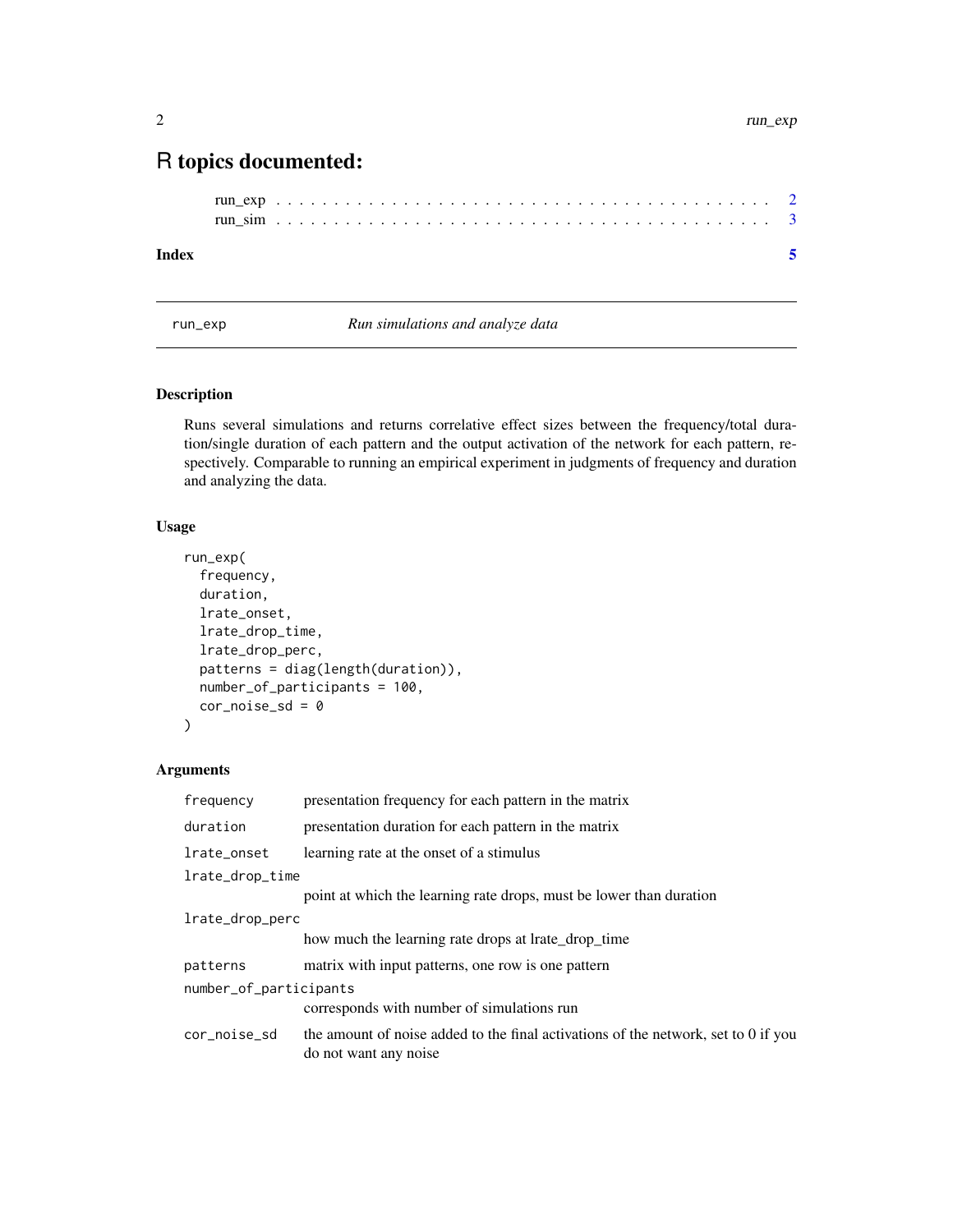#### <span id="page-2-0"></span>run\_sim 3

# Value

data frame with three columns: f\_dv, td\_dv, t\_dv which are the correlations between the frequency/total duration/single duration of each pattern and the activation of the network for each pattern, respectively.

#### See Also

[run\\_sim](#page-2-1)

# Examples

run\_exp(10:1, 1:10, 0.05, 2, 0.2)

<span id="page-2-1"></span>run\_sim *Run simulations*

#### Description

Runs several simulations and returns output activation for each simulation and each input pattern

# Usage

```
run_sim(
 patterns,
  frequency,
 duration,
  lrate_onset,
  lrate_drop_time,
  lrate_drop_perc,
 n_{runs} = 100,n_output_units = ncol(patterns),
 pulses_per_second = 1
)
```
#### Arguments

| patterns          | matrix with input patterns, one row is one pattern                       |
|-------------------|--------------------------------------------------------------------------|
| frequency         | presentation frequency for each pattern in the matrix                    |
| duration          | presentation duration for each pattern in the matrix                     |
| lrate_onset       | learning rate at the onset of a stimulus                                 |
| lrate_drop_time   |                                                                          |
|                   | point at which the learning rate drops, must be lower than duration      |
| lrate_drop_perc   |                                                                          |
|                   | how much the learning rate drops at lrate_drop_time                      |
| $n$ _runs         | number of simulations to be run, default is 100                          |
|                   | n_output_units number of output units, defaults to number of input units |
| pulses_per_second |                                                                          |
|                   | how many time steps should be simulated per second                       |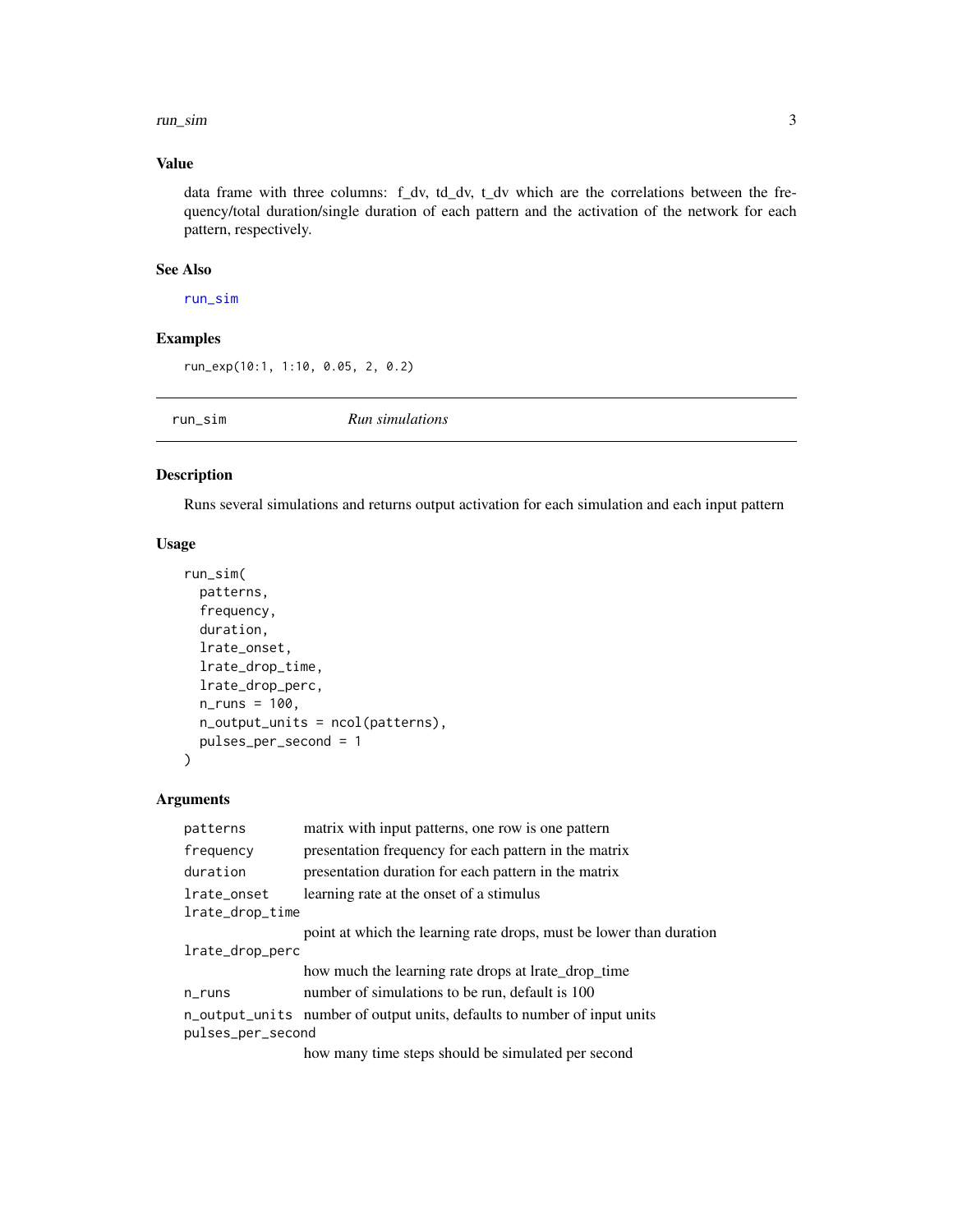# <span id="page-3-0"></span>Value

list with following elements

- output: the sum of the activation strengths of the output units for each input pattern
- weight\_matrix: final weight\_matrix
- pres\_matrix: presentation matrix

### See Also

[run\\_exp](#page-1-1)

# Examples

```
run_sim(diag(10), 1:10, 10:1, 0.05, 2, 0.2)
```